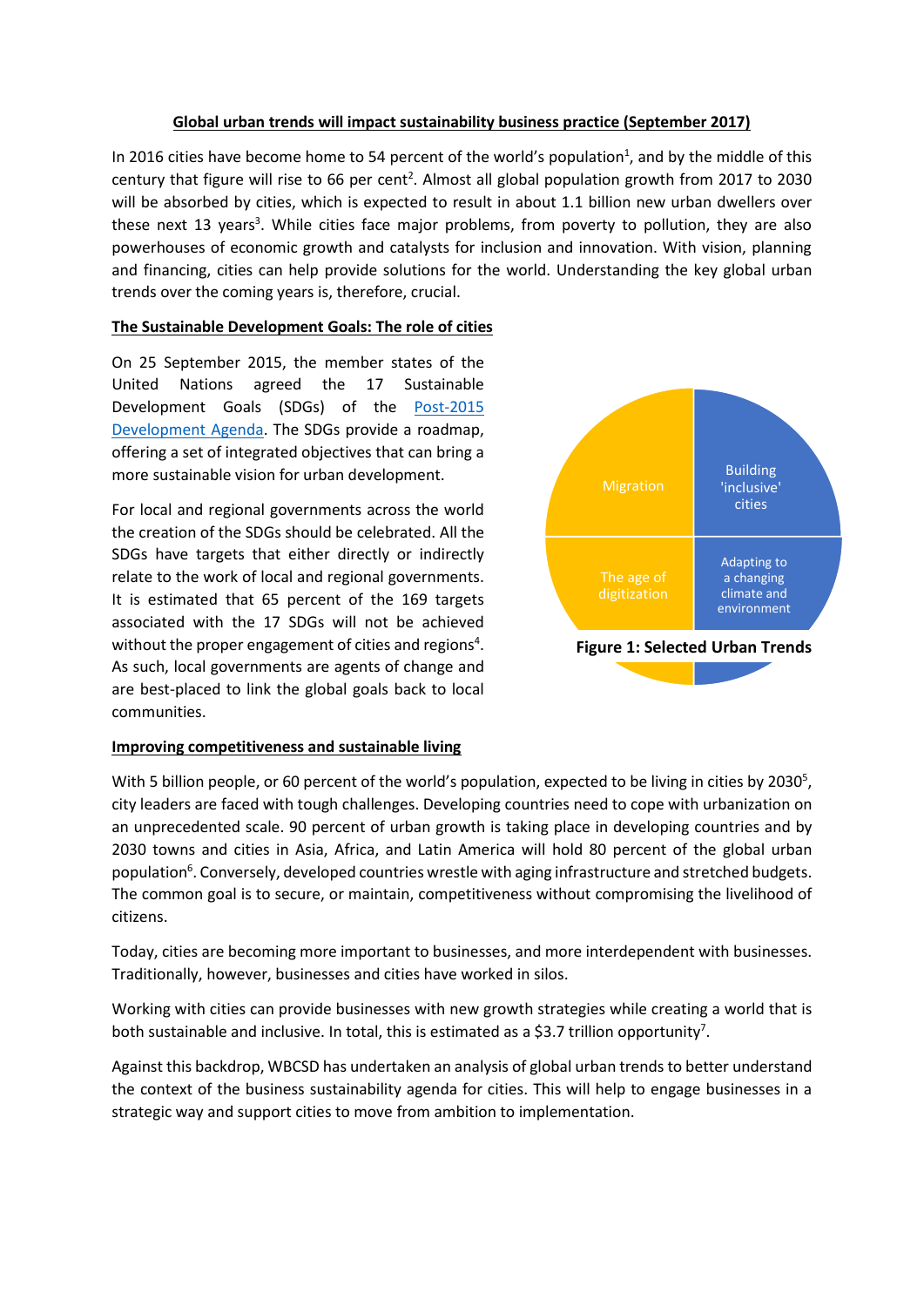We first conducted an analysis of the most relevant urban trend reports (see Annex 1), identifying themes that cut across all of them. We then explored each of these themes through a sustainability lens and selected the most pressing trends within them.

We compared these trends with WBCSD's current work program, and identified gaps or areas where efforts should be strengthened.

## **Trend 1: Coping with migration**

Migration continues to dominate news headlines and political discourse. For cities, the case for addressing migration has never been clearer or more relevant. In 2015, for example, it had been estimated that around 3 million people are moving to cities every week<sup>8</sup>. Today there are 29 megacities with populations of over 10 million, up from 2 in 1950 $9$  and this number is projected to grow to between 41 to 53 by 2030<sup>10</sup>. Migration is driving much of the increase in urbanization. This questions how prepared cities are to cope with this persistent trend.

Migration, in general, is driven by people moving in search for better jobs, better incomes, and, more broadly, a better quality of life. While most migrants move voluntarily, some are forced to move due to conflict. "Environmental migrants" or "climate refugees" are also emerging, as climate change is impacting urban geographies. As this is a new category, there is no formal reckoning of how many have left their homes because of climate change<sup>11</sup>. The prediction, however, is that climate change could displace around 1.4 billion people by 2060 $^{12}$ . In Syria, for example, water scarcity, crop failures and livestock deaths drove an estimated 1.5 million people to the cities from rural areas. Moreover, since 2013, nearly 15 million people have been displaced by typhoons and storms in the Philippines.

The year 2016 broke the world record for the numbers of displaced persons around the globe. Now one in every 113 people<sup>13</sup> on the planet are refugees. Globally, someone is displaced every three seconds, forced from their homes by violence, war, and persecution<sup>14</sup>. By the end of 2016 the number of displaced people had risen to 65.6 million<sup>15</sup>, more than the entire population of the United Kingdom<sup>16</sup>. Meanwhile, the global number of refugees stands at 22.5 million<sup>17</sup>. More than half (55 percent) of the refugees come from just three countries: Syria, Afghanistan, and South Sudan<sup>18</sup>. Svria. now in its seventh year of conflict, is generating the highest number of refugees. Five and a half million fled the country last year<sup>19</sup>.

With western nations debating their level of immigration, it is the world's poorest countries who carry the largest burden of the global refugee crisis. They host 84 percent of the world's refugees<sup>20</sup>, only stunting the growth of these struggling economies. As an example, countries in the Middle East, such as Lebanon and Jordan, hold 1.1 million and 629,000 Syrian refugees respectively<sup>21</sup>. The influx is so profound in Lebanon that its 4.4 million population has now increased by 25 percent<sup>22</sup>.

Given that more than half the world's refugees live in urban areas<sup>23</sup>, cities are now the primary reception for new arrivals. They are essential in ensuring the protection, care and eventually the integration of refugees.

**Immigrants have been shaping economies for millennia.** In 2015, alone, migrants contributed to 9.4 percent of global GDP (\$6.7 trillion)<sup>24</sup>. North America captured up to \$2.5 trillion of this output, while western Europe captured \$2.4 trillion<sup>25</sup>. In some top migrant destinations (US, Germany, Saudi Arabia, the UK, Canada, France, and Australia), immigrants contributed to 40-80 percent of the labor force growth from 2000 to 2014<sup>26</sup> .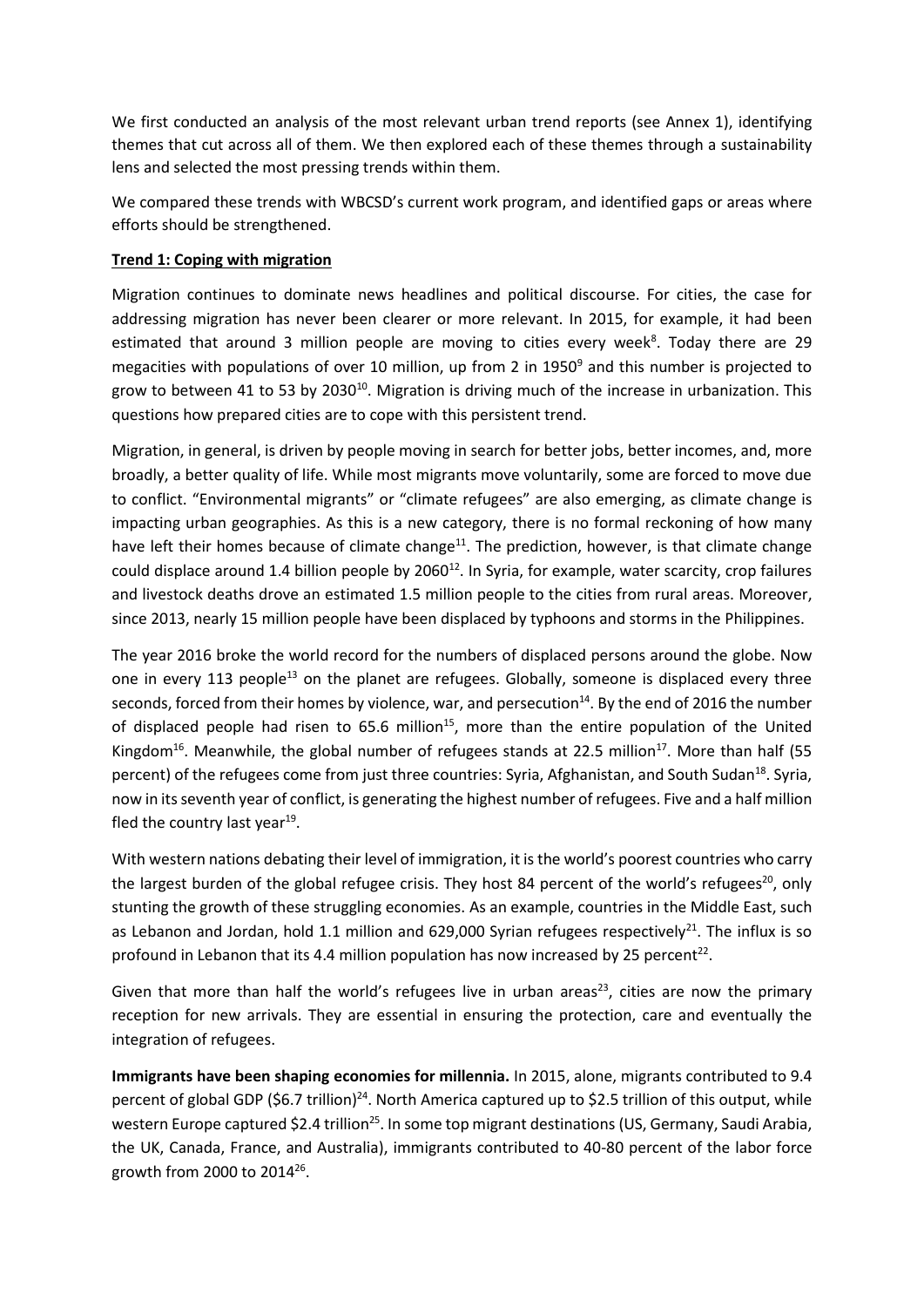Immigrants have sometimes been characterized as taking jobs away from native workers. In fact, immigrants often create jobs too – the UK, for example, saw 15.4 percent of its immigrants launch their own businesses in 2015, compared to just 5.3 percent of lifelong UK residents<sup>27</sup>.

In the US, by 2020, researchers estimate that Latinos will fuel nearly a quarter of GDP growth, and represent 12.7 percent of the country's total GDP<sup>28</sup>. By 2060, one in three consumers and one in three workers will be of Latino origin, making it a sizeable market. Latinos, currently, represent a consumer market of more than \$1.7 trillion<sup>29</sup>.

Migrants and refugees bring important business opportunities. By investing €1 in welcoming refugees, businesses are predicted to yield nearly  $E2$  in economic benefits within five years<sup>30</sup>. Additionally, refugees are often skilled, capable and resilient, holding qualifications and a diverse range of practical experience<sup>31</sup>. Research published on the UK by Nuffield Foundation<sup>32</sup> shows that nearly half of the refugees surveyed (45 percent) already held a qualification, and the majority (65 percent) were either employed, self-employed or studying<sup>33</sup>.

Hiring refugees can also introduce innovative ideas and perspectives that enrich any workplace. The advantages of diversity span from generating innovation, to increasing motivation, through to attracting highly talented job applicants. In fact, ethnically diverse companies in the UK are 35 percent more likely to financially outperform the national industry median<sup>34</sup>.

## **Trend 2: Creating inclusive cities**

Cities currently account for approximately 80 percent of GDP generated worldwide<sup>35</sup>. While urbanization is steering the global economy forward, rising inequality and exclusion within cities can derail development progress. The international community has acknowledged the need to create more inclusive cities, allowing people to fully benefit from urbanization.

Over the last decade, addressing inequality has become a central reference in policy making, and is now surfacing as a priority for cities just like economic growth and alleviating poverty. Likewise, Sustainable Development Goal 11 calls for "inclusive, safe, resilient and sustainable" cities. Building inclusive cities, however, remains a challenge. As of 2015, one in three urban residents in the developing world still lives in slums with inadequate services<sup>36</sup>. By 2030, the number of slum dwellers is estimated to reach 1.6 billion people globally<sup>37</sup>. Asia and Africa are home to some of the poorest countries in world, but are regions where much of this future urbanization is expected to take place<sup>38</sup>. More than 95 percent of those living without electricity are in countries in sub-Saharan African and Asia<sup>39</sup>.

A recent piece of research measured the relationship between city size, income and wealth creation. The relationship is "superlinear", meaning that if a city's size grows by, for example, 10 percent, income and wealth generation would grow by more than 10 percent<sup>40</sup>. As large cities may be where growth and wealth are concentrated, through inference, average quality of life is improved. What remains of concern is the uneven distribution of wealth among a city's citizens.

When cities get larger, the increased income growth is concentrated among top earners<sup>41</sup>. Inequality within cities typically is recognized when the incomes of top earners grows faster than city size, especially if low income earners do not increase simultaneously. Russia, for example, is the world's most unequal country with a staggering 74.5 percent of the nation's wealth controlled by the richest 1 per cent of people<sup>42</sup>.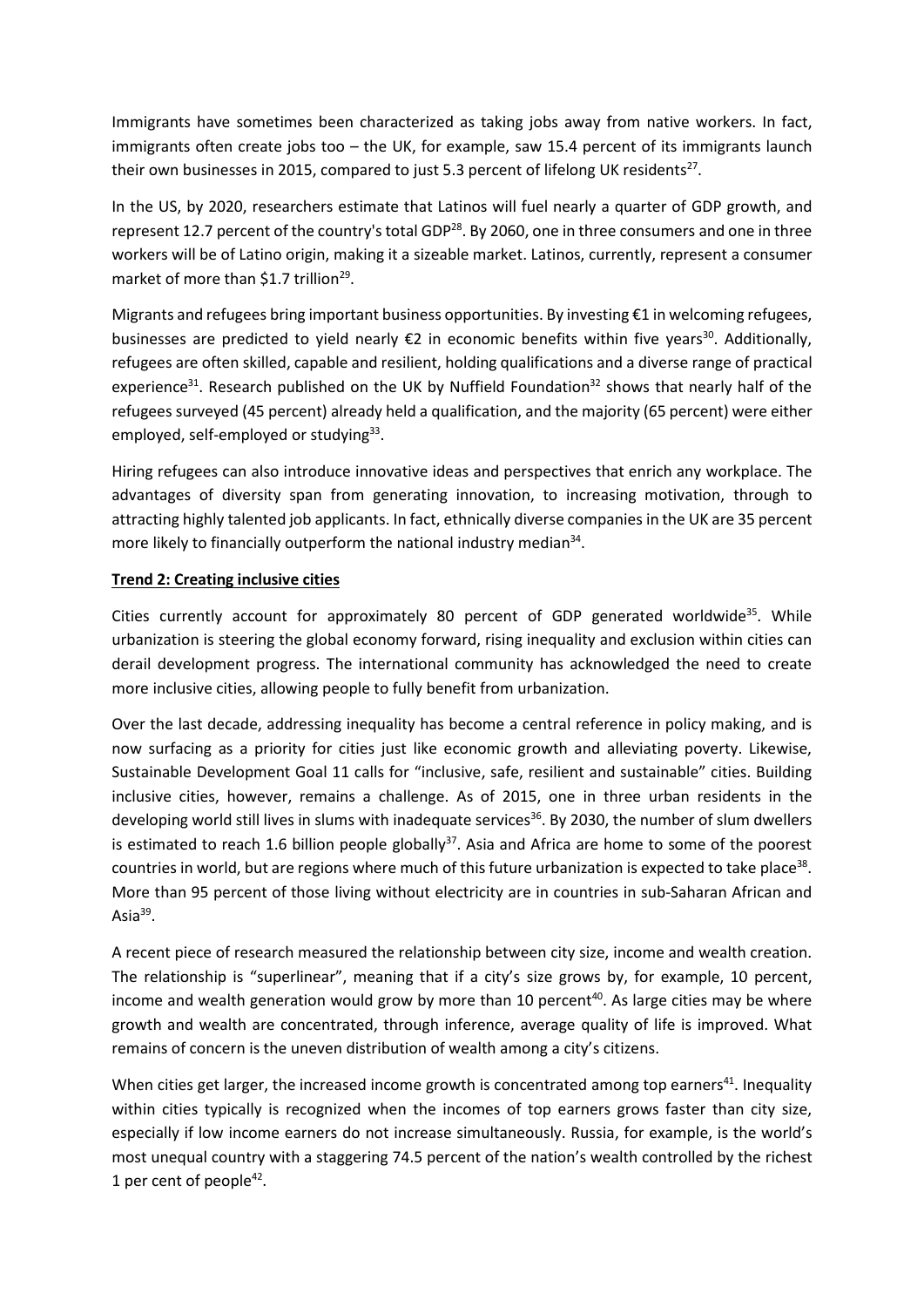While it is not easy to measure a city's inclusivity, many rankings exist, such as the world's most "liveable" cities. This index explores which cities provide the best or worst living conditions, including 30 factors related to safety, health care, educational resources, infrastructure and the environment. Results are shown below (see Table 1).

| City                 | Score (out of 100) | Rank |
|----------------------|--------------------|------|
| Melbourne, Australia | 97.5               |      |
| Vienna, Austria      | 97.4               |      |
| Vancouver, Canada    | 97.3               |      |

## **Table 1: Top three world's most 'liveable' cities**

Another way to assess a city's progress is through 'quality of life' rankings. Mercer's annual Quality of Living Index evaluates 230 cities across 39 factors including political, economic, environmental, personal safety, health, education, transportation and other public service factors. The results are shown below (see Table 2). Vienna, in Austria, the most recent rankings for the  $7<sup>th</sup>$  consecutive time, followed by Zurich and Auckland.

| City                  | Rank |
|-----------------------|------|
| Vienna, Austria       |      |
| Zurich, Switzerland   |      |
| Auckland, New Zealand |      |

**Table 2: Top three cities with the highest Quality of Living Index** 

**Inclusive cities provide important business opportunities** that can have a positive impact in the world. The Coca-Cola Company, for example, have a '5x20' [program.](http://www.coca-colacompany.com/5by20) Their aim is to bring 5 million women in the developing world into their business by 2020, as local bottlers and distributors of Coca-Cola products<sup>43</sup>. The benefits from such an initiative are two-fold. Firstly, investing in women gives rise to increased revenues and more workers for Coca-Cola's business. Secondly, such women become better educated, raise healthier families, and by extension, be part of a more prosperous community<sup>44</sup>.

Visa managed to build partnerships with local governments and non-profits, with a focus on financial inclusion. These alliances allowed for financially underserved people to pay, get paid and save money<sup>45</sup>. As a result, it enabled poor people to better withstand blows to their personal finances, build assets and connect into the wider economy<sup>46</sup>.

Cemex launched it[s Patrimonio Hoy](https://www.cemex.com/web/cemex-mexico/sostenibilidad/vivienda/patrimonio-hoy) (Spanish for "Personal Property Today") initiative in 2000, initially in Mexico. It has provided affordable home improvement solutions to one million low-income people and encouraged over 350,000 to build their own homes $47$ . It created jobs for local craftsmen and through its sales force, 95% of which are women, and half of whom had no prior work experience<sup>48</sup>. In 2015 99.2 percent of the \$42 million in materials and loans provided by Cemex had been paid for on time<sup>49</sup>; the company estimates that, since inception, Patrimonio Hoy has extended over \$135 million microcredits to customers<sup>50</sup>.

Similar inclusive business opportunities arise across all sectors, from extending access to energy, health services or water and sanitation in underserved areas of a city, to providing solutions for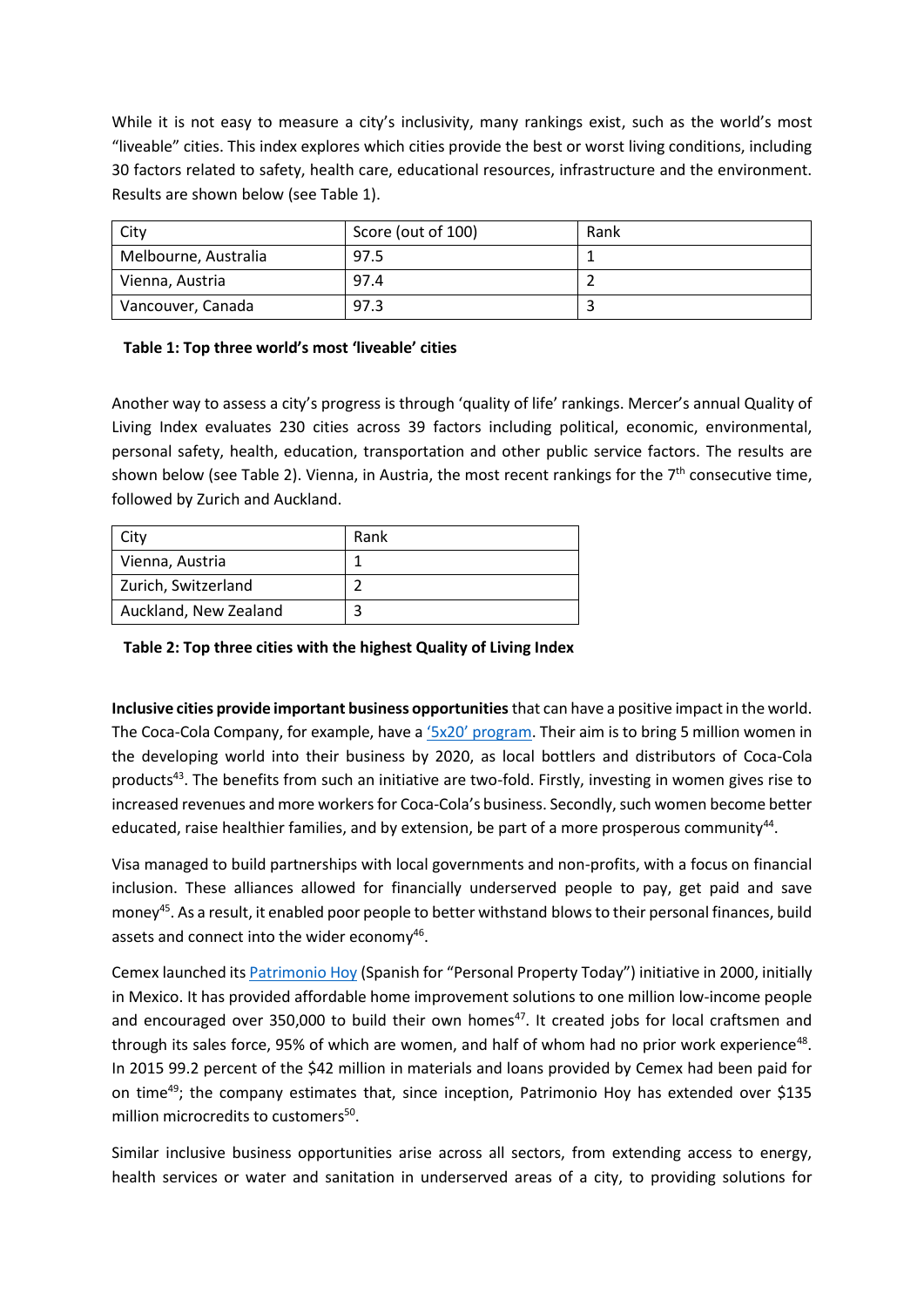affordable housing or financial services. The business case can, for example, raise competitive advantage and opportunities to innovate. Businesses, subsequently, secure an improved social footprint and a license to grow.

## **Trend 3: Adapting to a changing climate and environment**

As the world becomes increasingly urban, decisions taken today in cities across the world will shape the future of humankind. The urban environment is fundamental to ensure a decent quality of life for all citizens. People live in urban areas to access a better life. Poor management of today's urban areas can lead to irreversible consequences. Cities, globally, represent 75% of global energy consumption and account for 80% of the world's greenhouse gas emissions<sup>51</sup>. It has been reported that 70 percent of cities are already dealing with the effects of climate change, and nearly all are at risk $52$ .

Air pollution is the world's biggest environmental health risk for cities across the world, costing the lives of 7 million people each year<sup>53</sup>. Approximately 80 percent of people living in cities are exposed to air quality levels that exceed World Health Organization (WHO) limits<sup>54</sup>. Across Africa, air pollution kills three times more people than malnutrition or dirty water<sup>55</sup>. In China and India alone, the health impacts of pollution costs both countries \$3.5 trillion a year<sup>56</sup>.

For this reason, there is a push for the world's largest cities to reduce their greenhouse gas emissions by up to 1.4 billion tons of carbon dioxide annually by 2030 through better, more efficient transport systems<sup>57</sup>. Stockholm, for example, has experienced success on this front. The city reduced its emissions by 35 percent from 1993 to 2010, but grew its economy by 41 percent<sup>58</sup>. In London car ownership decreased by 6 percent from 1995 to 2011, yet the city's economy grew by 40 percent<sup>59</sup>.

Zooming in on the future of mobility, there is a revenue opportunity of \$7 trillion while addressing potentially devastating environmental consequences. Transportation today accounts for 20 percent of global final energy consumption, and 18 percent of the global  $CO<sub>2</sub>$  emissions. By 2050, both passenger and freight transport could contribute to a 60 percent increase of emissions<sup>60</sup>.

The transport sector, therefore, could improve the lives and livelihoods of billions of people — their quality of life, their health, their environment — and stabilize climate change. Numerous opportunities are available to develop sustainable solutions to decouple mobility from negative environmental and social impacts. This will help meet commitments set by the Paris agreement, as well as helping business capitalize in a transforming landscape.

Storms are also an outcome of increased climate change. Warming can lead to higher sea levels, supplying enough energy to fuel coastal storms. The recent Hurricanes Irma and Harvey had a combined cost of between \$150-200 billion in damages.<sup>61</sup> Hurricane Irma, alone, wiped out power for 64 percent of the state<sup>62</sup> of Florida.

Another major climate-related risk that have heavy economic costs to cities are floods. Overall 90 percent of all urban areas are coastal, putting cities on Earth at risk of flooding from rising sea levels and powerful storms<sup>63</sup>. By 2050, flood damage in the world's coastal cities is expected to reach \$1 trillion a year<sup>64</sup> as sea levels rise and global warming triggers new extremes of heat, windstorm and rain. More than 40% of these costs could fall upon just four cities - New Orleans, Miami and New York in the US and Guangzhou in China<sup>65</sup>.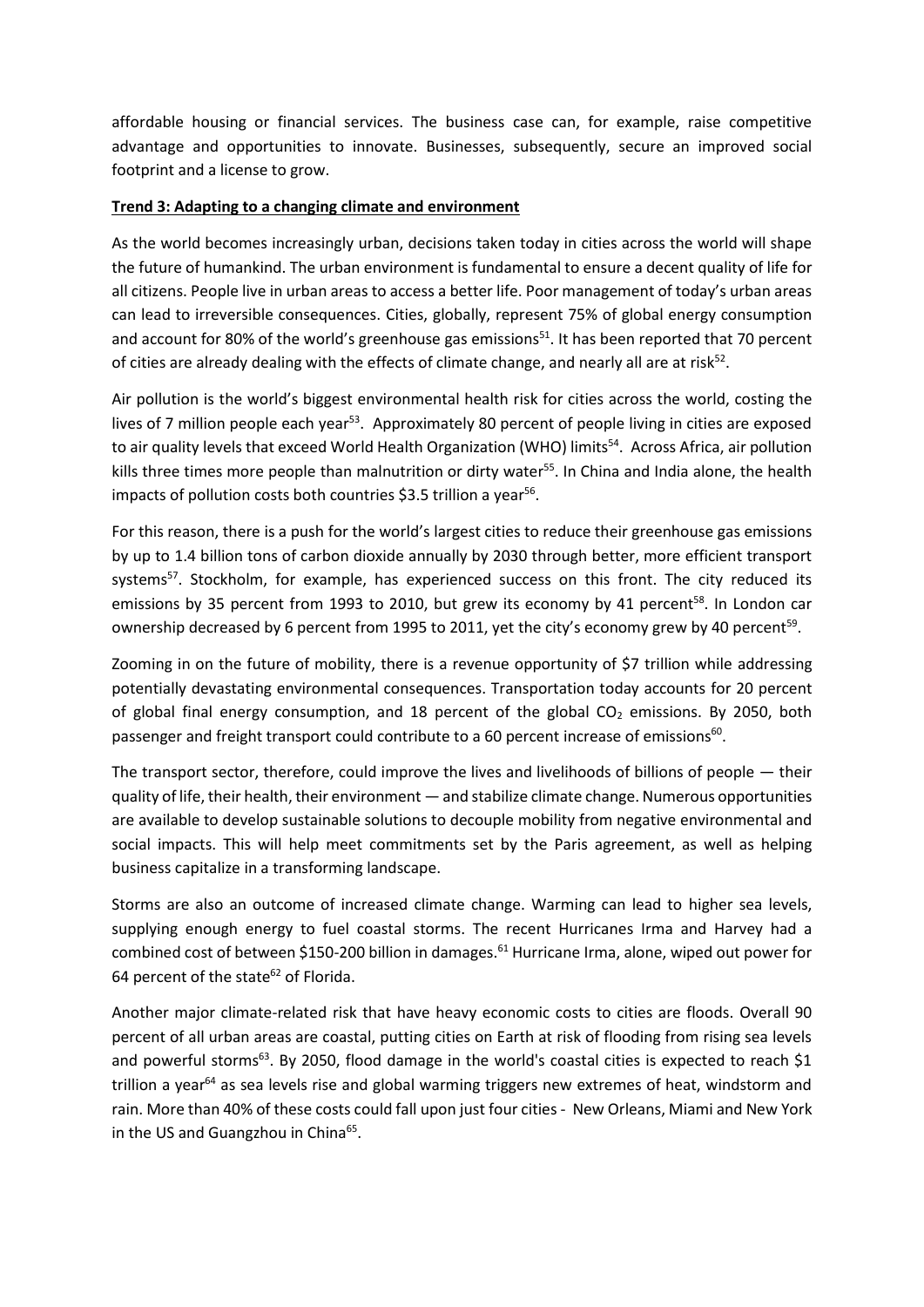The flooding cost in Amsterdam for example could be up to \$83 billion<sup>66</sup>. More recently, Houston experienced the worst US flood storm ever, deeply hurting the city's economy. The Texas floods, triggered by the former Hurricane Harvey, could cost \$100 billion<sup>67</sup>. Texas Governor Greg Abbott said the state could need more than \$125 billion from the federal government to help it recover<sup>68</sup>.

An increase in the propensity of floods and poor air quality highlight what cities will need to cope against, unless cities look for sustainable solutions that will better protect their urban areas from climate change and air pollution.

**Globally, businesses are increasingly realizing the importance of being compliant with Paris agreement and reducing emissions,** as well as the associated business opportunities in cities. Business' success now hinges on its management against climate-related risks. Unilever, for example, said natural disasters linked to climate change cost the company \$330 million a year<sup>69</sup>. Similarly, in 2016, the insurance giant Swiss Re estimated that financial losses from disasters globally amounted to over \$158 billion and cost 10,000 lives $70$ .

Many of these opportunities are in the building and transport sectors, with an estimated 166 million potential new jobs<sup>71</sup> in building and vehicle efficiency, affordable housing, and other urban opportunities. Moreover, by retrofitting buildings with updated lighting, heating, cooling, and appliances the profits generated would amount to \$800 billion $^{72}$ .

While there are many opportunities for businesses to capitalize on, the fight against climate change will not be cheap. Developing countries, like India, will need about \$100 billion of new investments per year over the next 40 years to build resilience to the effects of climate change<sup>73</sup>. This will also require significant finance and investment from the private sector.

Keeping India as the focus, Tata Consulting Engineers (TCE) are looking to strengthen the storm management system across several Indian cities. Moreover, there is an opportunity to leverage the storm water to improve water supply. As it stands, many part of urban India are plagued with local flooding, predominantly during the rainy season. These areas also exposed to problems of severe water supply crises. If the storm water can be managed well, TCE believes this will not only result into mitigation of local flooding issues but it could also reduce water shortages in certain cities in sustainable way<sup>74</sup>.

TCE are also experienced in delivering sustainable solutions when it comes to waste management. The challenges created regarding waste management have stemmed from a combination of increased urbanization, consumerism, and changing living standards. Municipal solid waste is one of the most critical waste products that need effective management. TCE are willing to spearhead a research exercise and, if successful, health and environmental impacts will be minimized while resource conservation and efficiency will be maximized.

Lastly, the effect of heat on people's daily lives, specifically their work, has not been given enough attention. Global warming will cost the world economy more than £1.5 trillion a year in lost productivity by 2030 as it becomes too hot to work in many jobs $75$ .

What seems clear is that the economic costs for not adjusting to today's environment and climate challenges could cripple the public and private sectors alike. Emphasizing, however, greater investment in more sustainable infrastructure could potentially yield very large economic benefits.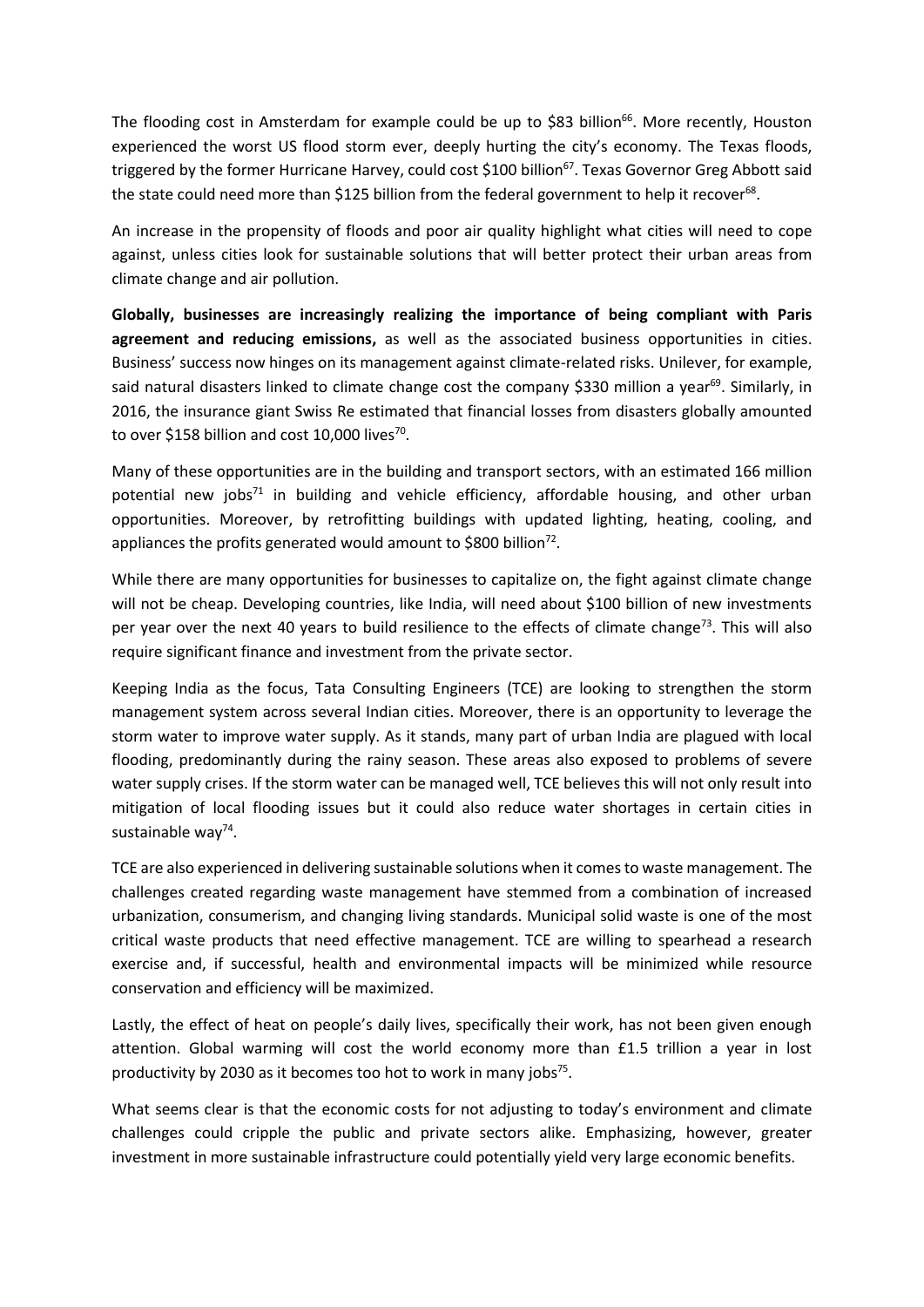## **Trend 4: The age of digitization**

A city's capacity to leverage technology and innovation determines its ability to compete in the world. Such cities are called "smart cities".

Smart cities are a relatively new concept, built on smart and intelligent solutions and technology that lead to at least five of the following smart objectives: smart energy, smart building, smart mobility, smart healthcare, smart infrastructure, smart technology, smart governance, smart education, smart citizen<sup>76</sup>

By 2025 there will be around 26 global Smart Cities. Beijing, Tokyo, Singapore, Sydney and Amsterdam will be among them<sup>77</sup>. Last year, the Singapore government called for a record \$2.82 billion worth of technology tenders<sup>78</sup> as part of its Smart Nation plans.

Singapore is not alone. A Bank of America report suggested that cities like London, New York, Paris and Tokyo can achieve 30 percent reductions in crime and energy use and 20 percent reduction in water loss and traffic delays by deepening investments in technology<sup>79</sup>.

Another example is the Finnish city Tampere, which is investing up to €10bn until 2030 to put digital technology at the core of everything it does<sup>80</sup>. Public and private contributions will create the right environment for the city, government and private businesses to take advantage of digital technology. The Finnish government feels that through tapping into digitization, there is an opportunity to secure further economic growth and enhance the quality of life for its inhabitants<sup>81</sup>.

It seems that there is value for cities to transition towards being 'smart'. Globally, cities are predicted to experience an economic impact of \$930 billion to \$1.6 trillion per year by 2050 from digitization<sup>82</sup>. Moreover, with cities consuming 75 percent of the energy produced globally, 40 percent driven by buildings alone, an opportunity to push for energy efficiency seems sensible. Markets experts estimate that by 2019, cities could cut approximately \$11 billion in energy costs<sup>83</sup>.

What is important to note is that when cities connect with current technological innovations, the impacts for society and the economy will be heavy but potentially beneficial. Furthermore, digitization enables governments to operate with greater transparency and efficiency<sup>84</sup>. The 'smart city' concept, therefore, continues to resonate well with city governments around the world. The hope that smart cities have an ability to tackle social and environmental issues remains appreciated, but should not be blurred by the realities associated with such a transition.

In fact, as a recent article in the Scientific American highlighted, many of the alleged 'smart cities' are actually just cities with a few or several standout smart projects. In Pittsburgh, for example, the Pennsylvania Department of Transportation is piloting a \$30 million smart-signal system that utilizes adaptive traffic signals to read traffic conditions, adjusting accordingly to keep traffic flowing<sup>85</sup>. Similarly, Kansas City invested nearly \$15 million in a smart lighting project that will install 200 lights along its new streetcar line<sup>86</sup>. The lights have built-in sensors and cameras that detect the presence of people, which turn off when no one is around to save 20-30 percent in electricity costs<sup>87</sup>.

With smart cities acting as a model to show how the digital world blends with the non-digital world, a primary reason for the disconnect between a smart city's potential and the reality is because both worlds can also collide<sup>88</sup>. This suggests that a single smart city project is not enough, instead a "smart city" initiative needs to address a few questions, such as "how will a smart city affect social justice"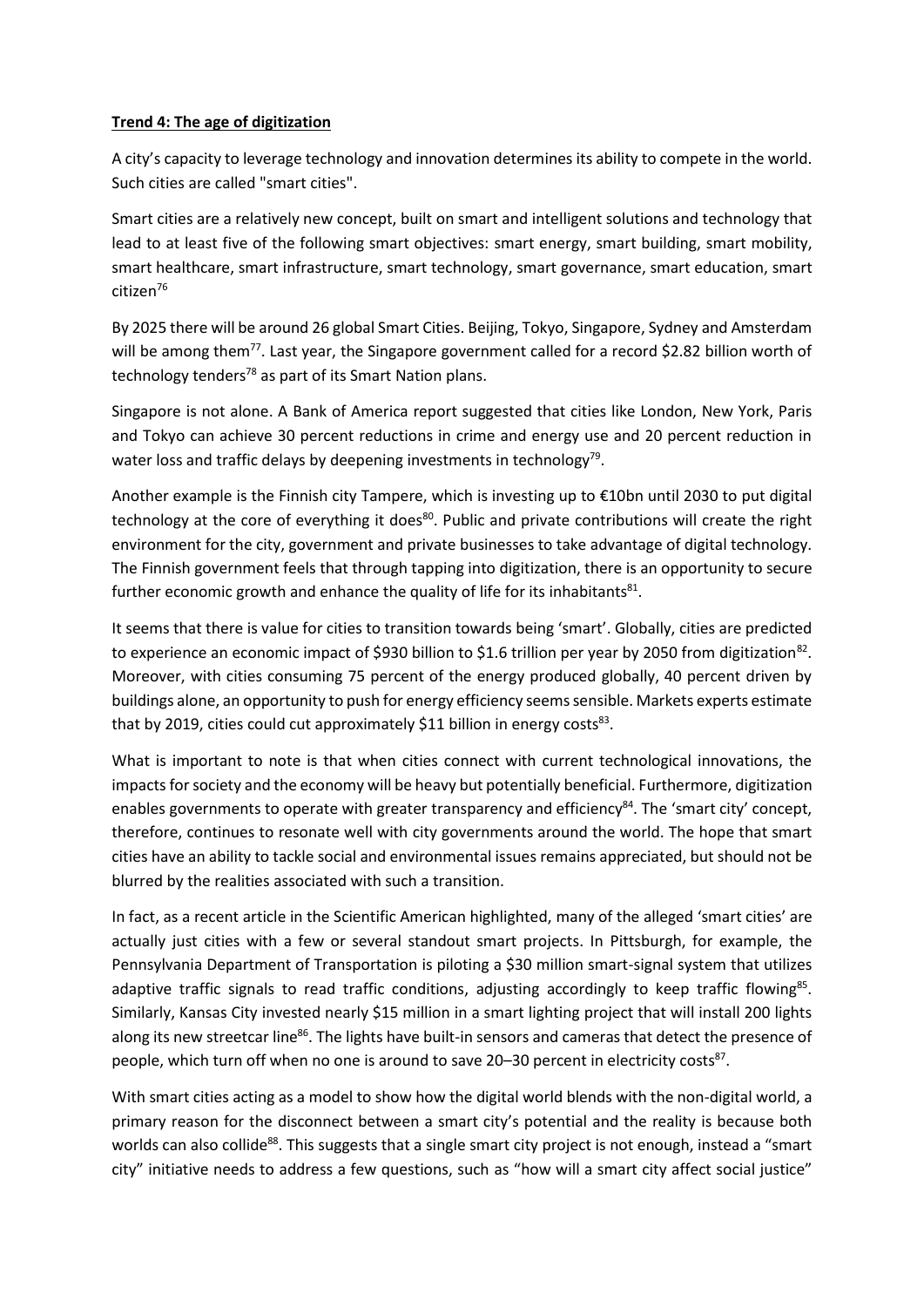and "who decides what the city really needs", or also "what it really costs"<sup>89</sup>. For any smart cities approach to be effective, issues around governance, legacy, social fabric, and politics need to always remain front and center<sup>90</sup>.

**Most businesses are either thinking about or pressing ahead with digital transformation initiatives.** The Corporate Executive Board<sup>91</sup> carried out research showing that 87% of senior business leaders now cite digitization as a priority for their company – and 66% fear failure to digitize will jeopardize their competitive position<sup>92</sup>.

In becoming more technologically acute, businesses that are positioned in smart cities have a higher chance of benefiting from the technology. Frost & Sullivan's research estimates a combined market potential of \$1.5 trillion globally for the smart city market in areas of energy, transportation, healthcare, building, infrastructure and governance<sup>93</sup>. Research also suggests that, if policy makers and businesses can successfully collaborate, by linking the physical and digital worlds, IoT could generate up to US\$11.1 trillion per annum in economic value by 2025<sup>94</sup>.

Take transportation as an example. The IoT can create an ecosystem where connected public transport and private cars can operate seamlessly. It has been forecasted that connected cars will generate \$8.1 trillion between 2015 and 2020<sup>95</sup>. In the freight arena, there will be more than 50 billion objects connected to the Internet by 2020, presenting an immense \$1.9 trillion opportunity in logistics<sup>96</sup>.

Moving forward, businesses can channel today's technology to create leaner model to remain competitive at a global level. Simultaneously, businesses have the financial capacity to help cities become 'smarter', unlocking the benefits price tagged at trillions of dollars. Remember, the digitization era is only at its initial stages and, therefore, there are enormous opportunities still at stake for cities and businesses alike.

# **Why these urban trends matter to WBCSD companies?**

The identified urban trends are imperatives for business and cities to tackle going forward. Cities will struggle to build the future needed without meaningful action by business. Businesses have the expertise, the strategic interest, the innovation and financial capacity to provide sound sustainable solutions.

The transition, therefore, towards a sustainable future deeply depends on the dynamism and the funding of the private sector working in close partnership with governments and cities. Paul Polman, CEO of Unilever, noted that "it is not possible to have a strong, functioning business in a world of increasing inequality, poverty and climate change"<sup>97</sup>. Businesses, therefore, have an inherent selfinterest in supporting cities across these trends.

WBCSD offers businesses a platform to work together with other businesses and cities to respond to these trends and shape a sustainable urban future.

Its Sustainable Cities Program lets companies engage with cities in a strategic way, through dialogue, best practice sharing and action. As such, the program provides a platform where value is created for cities and businesses. Businesses can influence implementation while positioning themselves as a solution provider, and cities get access to business knowledge through pre-commercial, strategic dialogue.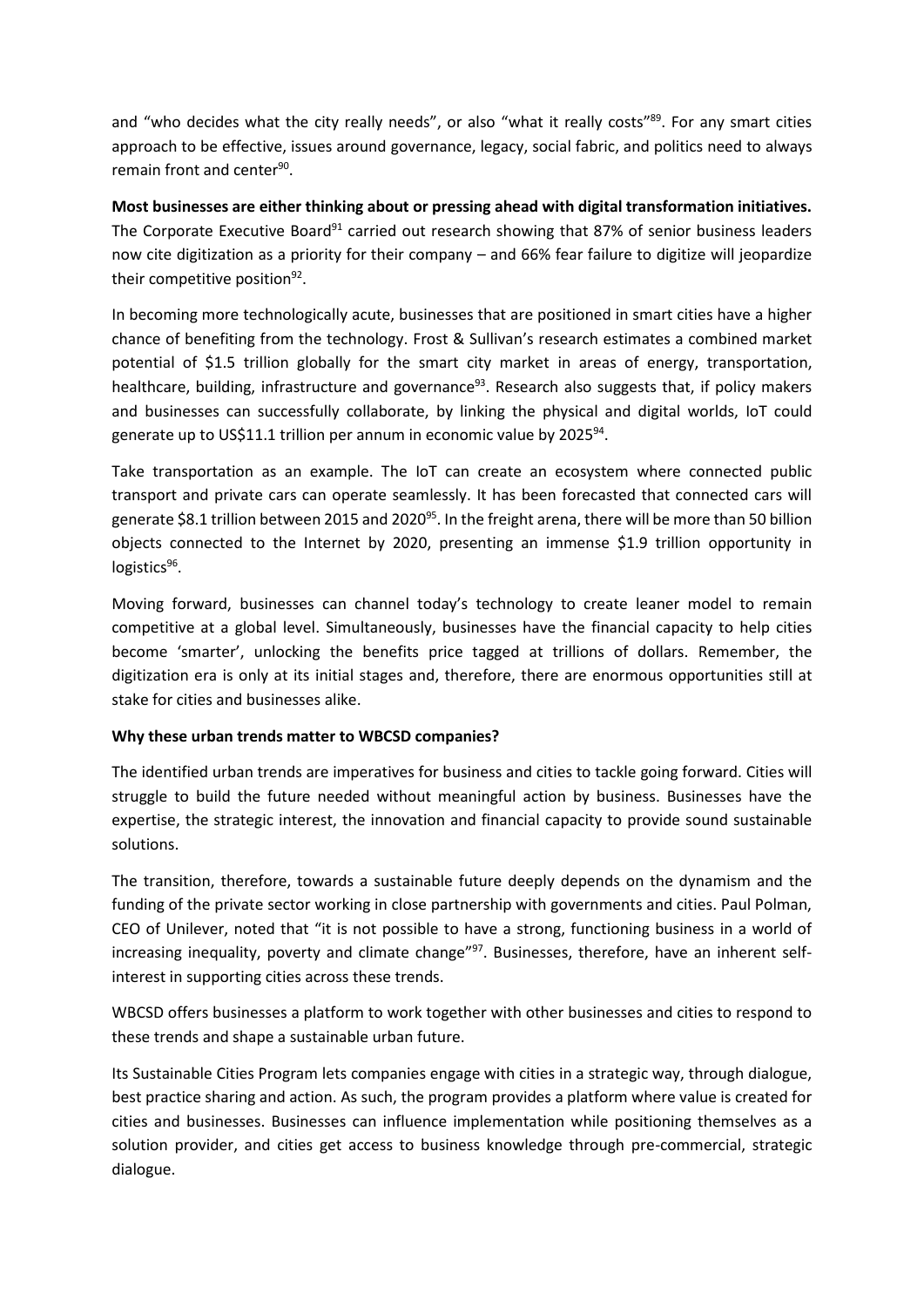Our analysis shows that WBCSD's current work program cuts across a part of the urban trends identified in this report, most importantly in the areas of adapting to a changing climate and environment and creating inclusive cities, offering an opportunity to expand on this work. The analysis also reveals that there are opportunities for WBCSD, and its members, to tackle additional urban challenges. Some interesting developments could be further explored at WBCSD:

- A better understanding of how to create inclusive and prosperous cities through the power of sustainable business practices, thereby tapping into a large market of potential business opportunities related to attaining the SDGs in cities.
- A deeper focus on how digital solutions can make cities more sustainable.
- A continued emphasis on promoting sustainable business practices that lead to cleaner and healthier cities, through the reduction of emissions, the closing of material use cycles, the use of nature-based solutions, and healthier diets.

To sum up, this report has highlighted four trends that clearly convey that today's urban revolution is arguably the  $21<sup>st</sup>$  century's greatest challenge. As such, cooperation between cities and businesses remains fundamental to accelerate the transition towards improved approaches to city building.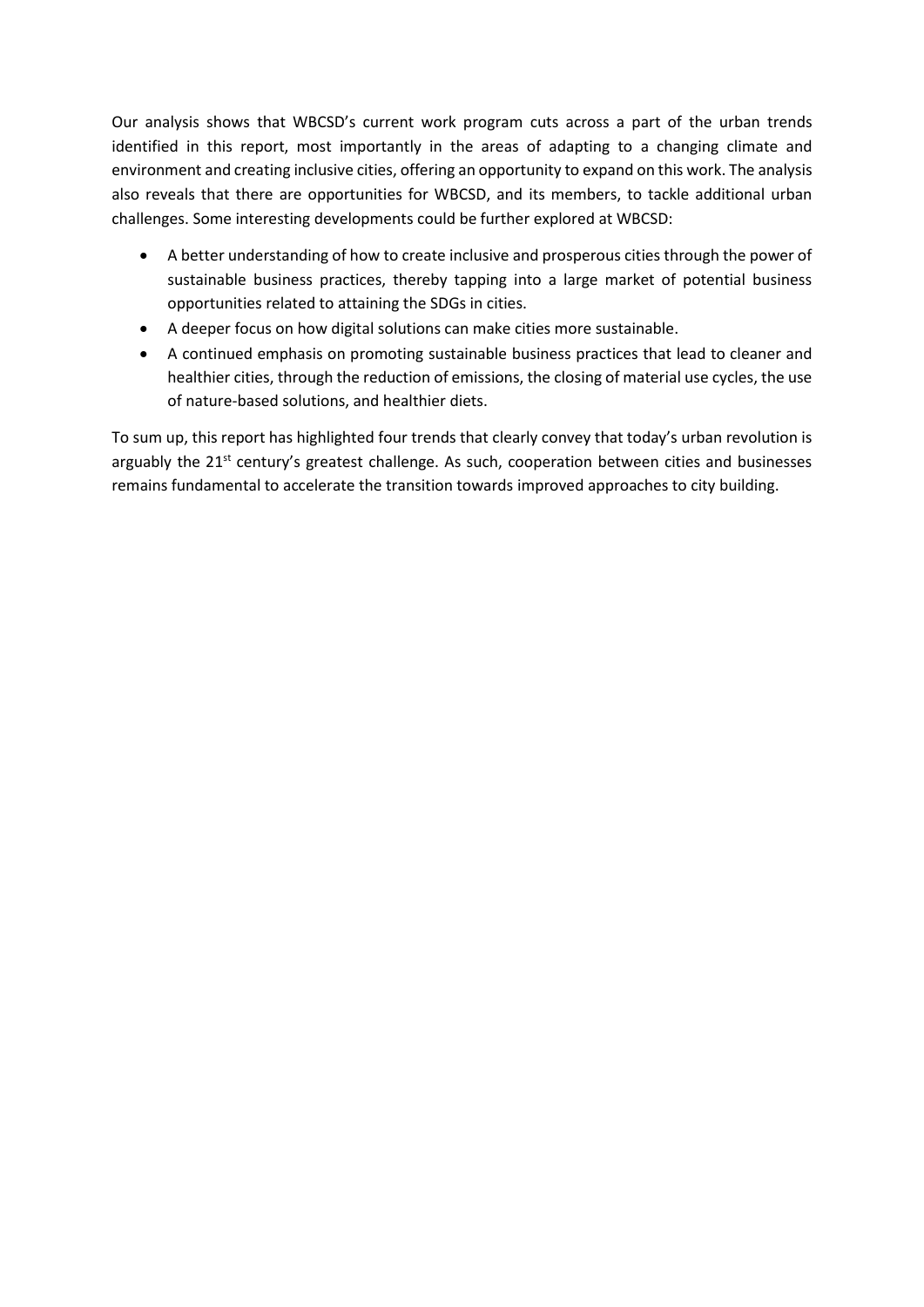## **Annex 1 – Urban Trends Identification Matrix**

Out of the many reports that have been published at the end of 2016 and beginning of 2017, 7 global reports had been selected, identifying cross-cutting themes. More specialized reports have been used to get further economic and sustainability perspectives.

| <b>World Cities</b><br>Report 2016                     | <b>Lloyd's Future</b><br><b>Cities:</b><br><b>Building</b><br>infrastructure<br>resilience<br>Report 2017 | <b>Cities</b><br><b>Outlook</b><br>2017        | <b>ICLEI</b><br><b>Resilient</b><br><b>Cities 2016</b> | <b>Knight</b><br><b>Frank</b><br>Global<br><b>Cities 2017</b><br>Report | <b>The 2016</b><br><b>New</b><br><b>Climate</b><br><b>Economy</b><br>Report | PriceWaterhouse<br><b>Coopers: Cities</b><br>of the future<br>Report 2016                 |
|--------------------------------------------------------|-----------------------------------------------------------------------------------------------------------|------------------------------------------------|--------------------------------------------------------|-------------------------------------------------------------------------|-----------------------------------------------------------------------------|-------------------------------------------------------------------------------------------|
| Continuous<br>growth of<br>slums                       | Improving<br>transportation<br>infrastructure                                                             | Prioritizing<br>innovation<br>(4)              | Government<br>planning on<br>climate<br>change (3)     | Immigration<br>on the rise<br>(1)                                       | A push to<br>meet<br>people's<br>desires (2)                                | Globalization<br>stemmed<br>migration (1)                                                 |
| <b>Rising</b><br>inequality and<br>exclusion (2)       | <b>Building for</b><br>Climate<br>change (2)                                                              | Closing the<br>inequality<br>gap(2)            |                                                        | The need<br>for an equal<br>society (2)                                 | Leaders to<br>defend<br>against<br>climate<br>change (3)                    | <b>Accelerating</b><br>technology<br>driven<br>movement (4)                               |
| Upsurge in<br>involuntary<br>migration (1)             | Stewardship<br>and<br>protection of<br>key<br>ecosystems<br>(3)                                           | Providing<br>affordable<br>housing             |                                                        | <b>Embracing</b><br>innovation<br>(4)                                   |                                                                             | <b>New living</b><br>standards for<br>people (2)                                          |
| Environmental<br>management<br>remains<br>critical (3) | <b>Secure strong</b><br>technology<br>networks (4)                                                        | <b>Caring for</b><br>the<br>environment<br>(3) |                                                        | People<br>want better<br>lives (2)                                      |                                                                             | <b>Developing</b><br>stronger<br>democratic<br>capital for a<br>sustainable<br>future (3) |
| Living in a<br>technological<br>world (5)              |                                                                                                           |                                                |                                                        |                                                                         |                                                                             | Protecting<br>the built<br>environment<br>(3)                                             |

- Trend 1: Migration and its effects
- Trend 2: Building 'inclusive' cities
- Trend 3: Adapting to climate change
- Trend 4: The age of digitization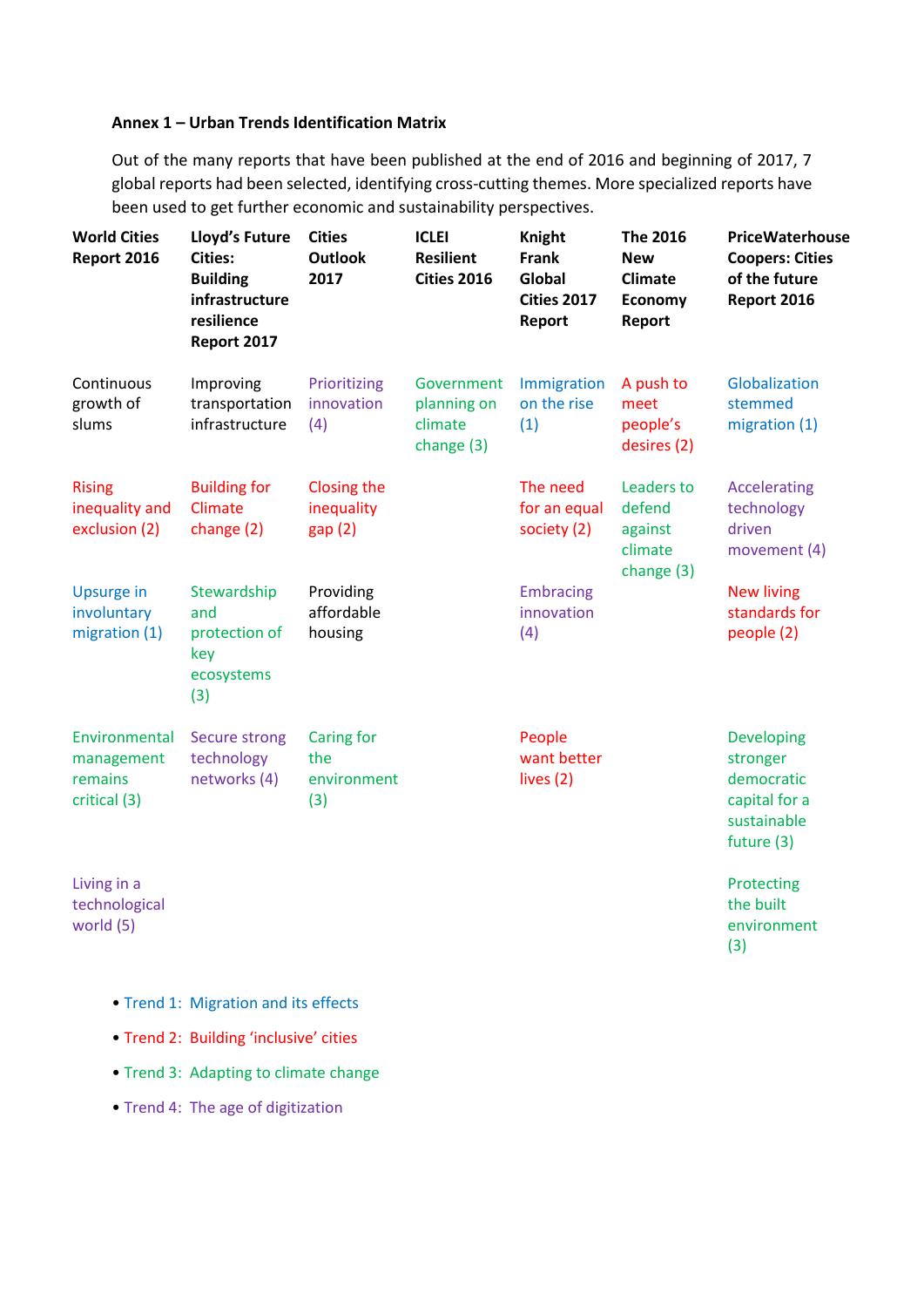<sup>1</sup> United Nations: The World's Cities in 2016 United Nations: The World's Cities in 2016 United Nations: World Urbanization Prospects 2015 United Cities and Local Governments Report 2016 United Nations: World Urbanization Prospects 2015 Ibid Business Commission Grayline Group Report: Urbanization catalyst overview 2016 <sup>9</sup> Ibid Ibid <sup>11</sup> New York Times Magazine 2016: Climate Edition Weforum Report 2015 Ibid <sup>15</sup> Includes all reasons (natural disasters, war, terror, and persecution) Ibid Ibid Ibid Ibid Ibid <sup>21</sup> Migration Policy Report 2015 Ibid UNHCR Report 2015 Ibid Ibid Economia ICAWE 2016 Ibid California Research Bureau 2017 Ibid Ibid <sup>31</sup> Nuffield Foundation Report 2015 <sup>32</sup> A charitable trust that aims to improve social well-being through projects in education and social policy, Ibid Ibid <sup>35</sup> The World Bank Report 2015 Ibid Habitat for Humanity Report 2016 Ibid Ibid Economist Inequality Report 2016 OECD Ibid Coca-Cola Sustainability Report 2016 Ibid Ibid Cemex Case Study Ibid Ibid Ibid Unilever Report The World Bank Group The World Bank Group Cities Report 2016 Ibid World Health Organisation World Meteorological Organisation The OECD Report

**.**